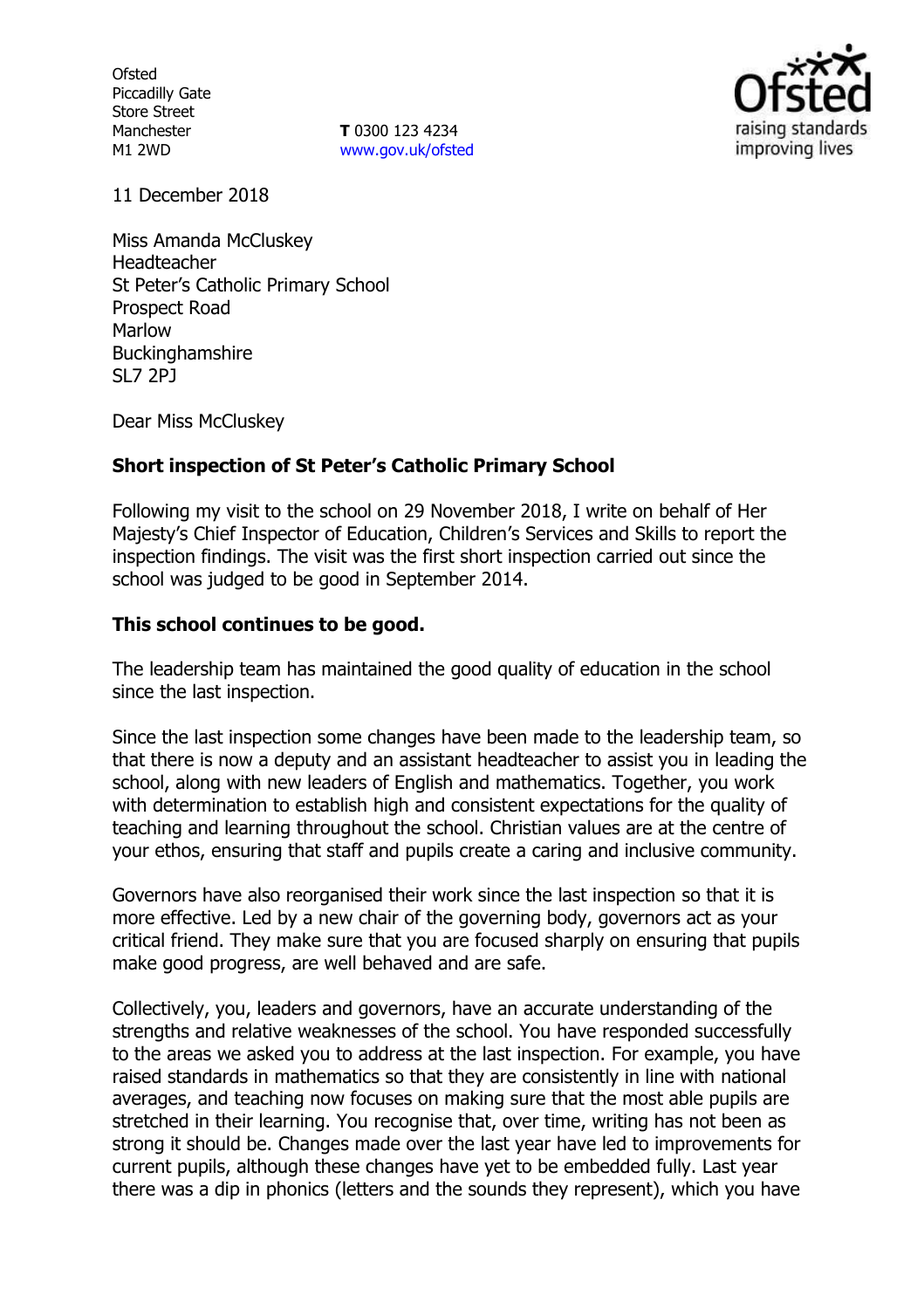

addressed through reorganising how phonics is taught. This reorganisation is working. A higher proportion of pupils are on track to meet the expected standards of the phonics screening check by the end of Year 1. You are acutely aware that some pupils, including some boys and some pupils who join the school part-way through a key stage, have not made enough progress in the past. Some actions have already been taken to raise outcomes for these pupils, although these improvements have yet to be demonstrated consistently.

Pupils are happy, well behaved and friendly. In lessons they cooperate well with each other. They benefit from a broad and balanced curriculum which includes numerous opportunities for pupils to develop their learning in an exciting way. For example, during my visit Year 3 pupils attended a 'Lego workshop', and a recent trip to St Albans helped pupils understand life in Roman times. The curriculum promotes pupils' spiritual, moral, social and cultural development. I saw pupils enjoying practising for the forthcoming school nativity; everyone joined in and sang beautifully. Pupils participate in a range of extra-curricular activities such as cookery, film, and football clubs. Pupils like their school. They appreciate the good teaching they receive, and the friends they make.

The majority of parents are happy with the school. Although a minority expressed concerns about pupils' behaviour and bullying, most were full of praise for the school, highlighting the caring ethos, the quality of teaching and the approachability of leaders and staff. One typified the views of many by writing: 'This school has great values and integrity. Our children love learning thanks to the passionate and caring staff.'

## **Safeguarding is effective.**

Arrangements for safeguarding are effective. Pupils say that they feel safe in school. They are confident that an adult will listen and help if they have any worries. The curriculum regularly provides pupils with opportunities to learn about staying safe. For example, they learn about road safety and e-safety.

Leaders and governors have made sure that staff are well trained in child protection and that safeguarding arrangements are fit for purpose. Staff know the signs which may indicate neglect or abuse and know how to report any concerns they may have. Leaders follow up any concerns tenaciously, including by using outside agencies where necessary. Recruitment checks on the suitability of staff working in the school are thorough and recorded accurately on the single central record.

## **Inspection findings**

■ Over time, pupils have not made enough progress in writing. You have reflected carefully on why pupils underperform in writing and, after taking advice and conducting useful research, you have identified a number of necessary improvements. These include: ensuring that pupils have access to rich reading texts which model good writing and enthuse pupils to write; improving your approach to how pupils plan their writing; providing pupils with more frequent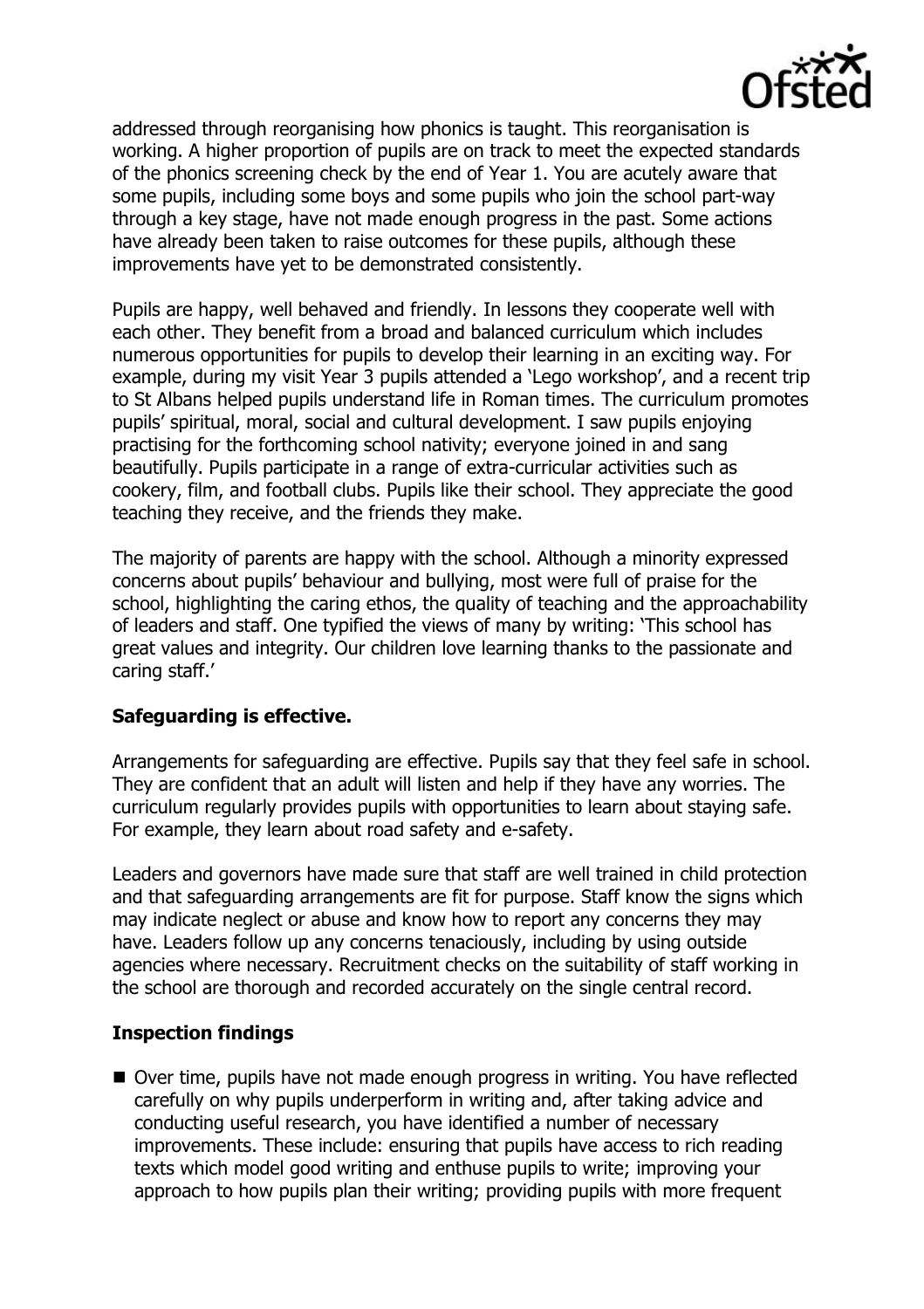

opportunities to write; making sure that pupils know how to edit their work; and ensuring a consistent approach to spelling across the school.

- You have this year begun to implement these changes, and writing has already rapidly improved. Pupils told me that they are enjoying the texts they are studying, such as 'The iron man' and 'Street child', and showed me the work they have been inspired to produce after reading them. Pupils' books show that they are planning their writing well, writing more frequently and to a much better standard than before. Nevertheless, you recognise the need to maintain your focus on writing, including by supporting the new leader of English in her work to monitor the quality of teaching of writing and to model good practice. Furthermore, you have not yet addressed the necessary improvements to spelling, although this is planned for January.
- A minority of parents expressed concerns about pupils' behaviour. Your ethos, based on the Christian values of the school, means that you take an inclusive and sensitive approach to behaviour management. I observed polite, engaged pupils, both in lessons and around the school. Pupils are rewarded for good behaviour and good work. You demonstrated that you deal effectively with any incidents of poor behaviour. 'Reflection' sessions help pupils learn how to handle difficult emotions and situations so as to improve their future conduct. Staff take particular care to support the needs of pupils who struggle significantly to moderate their behaviour, including by making appropriate use of advice from external agencies. Consequently, your effective work means that pupils' behaviour remains good. However, the organisation of behaviour records could be sharper.
- $\blacksquare$  I also looked at the school's approach to bullying. Pupils have a clear understanding of bullying, explaining that it is 'ongoing unkindness and on purpose'. They told me that, although occasionally pupils might fall out, 'we're usually friends again the next day', and that bullying itself is rare. Through activities such as 'anti-bullying week', and a recent visit to the theatre to learn about e-safety and cyber bullying, pupils learn what to do if they do experience bullying. Although a small number of parents felt that leaders do not deal with this issue well, this view was not reflected by the pupils themselves. Pupils were very clear what to do if they or a friend were bullied, and are confident an adult would help them.
- I considered leaders' actions to make sure that boys' progress improved, because in the past it has sometimes not been as strong as that of girls. You have made several improvements to the curriculum to help boys to make better progress. A choice of challenges in mathematics is encouraging boys to complete harder work successfully. You have made sure that the topics studied as part of the 'creative curriculum' appeal to boys as well as girls. In the early years, numerous opportunities to develop children's early writing skills are provided in the outside areas. These are especially encouraging boys to learn to write. Pupils' work shows that these actions are working and boys' progress is improving.
- An increasing proportion of pupils join your school part-way through a year or key stage. I met with a number of such pupils, who all told me that they felt really welcome and that they quickly made friends. Parents also commented on